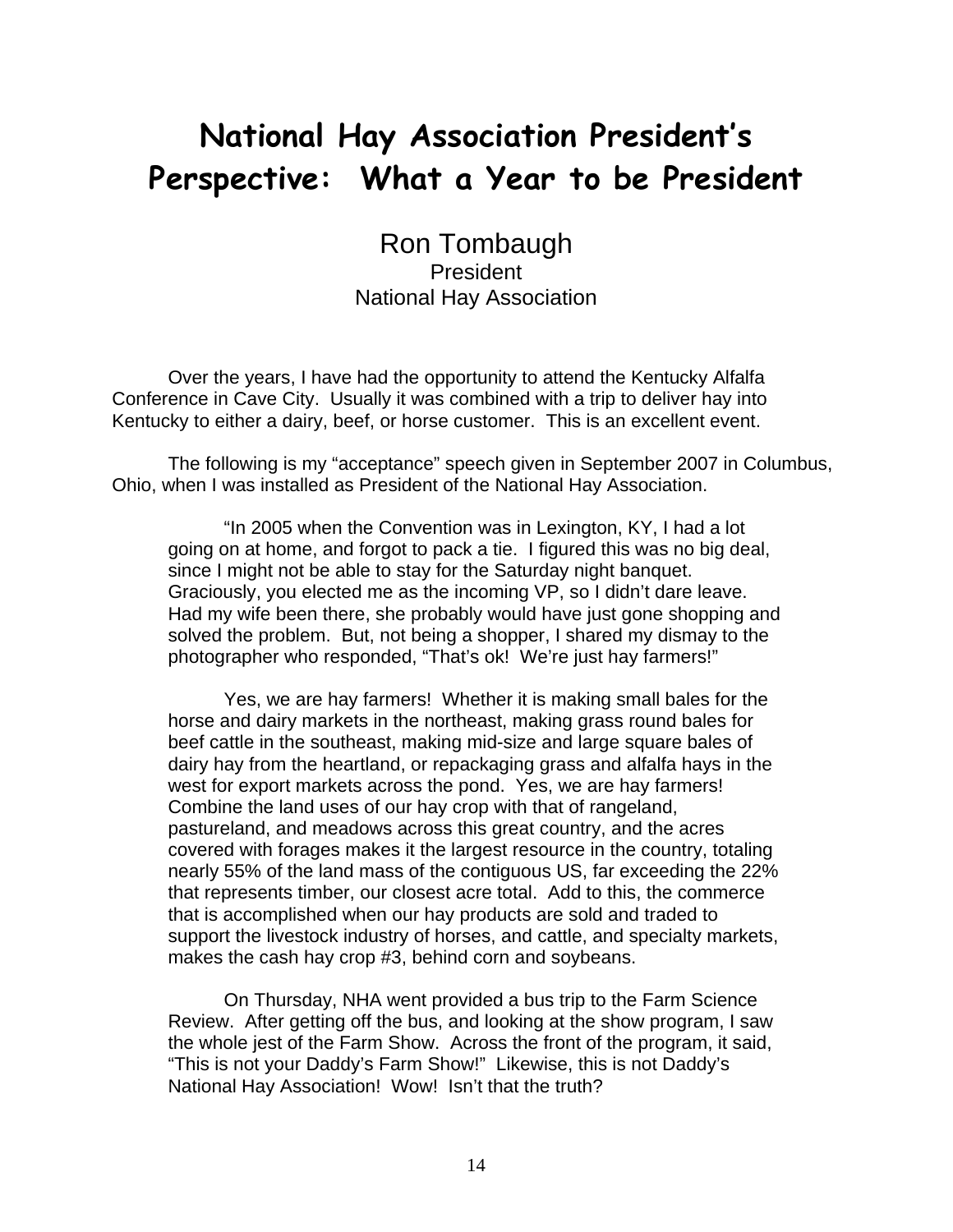I love this organization. We applaud our predecessors who established our charter 112 years ago. Our predecessors had great vision which was a response to the challenges of their day.

NHA has established its presence by doing things the right way: with honesty, integrity, and fair trade. I want to thank all of the previous Presidents of NHA for their insight and leadership.

We have new challenges today. Our Daddies did not have to deal with things like higher commodity prices for corn, soybeans, and wheat competing for hay acres; uses of hay for cellulosic ethanol; pharmaceutical uses; an Easter Freeze that eliminated a vast amount of hay acres from the High Plains across the Corn Belt; widespread drought in the southeast; competition from CRP acres released for haying and grazing; Roundup Ready Alfalfa; Carbon Credits for hay acres; pesticide residues on export products; and higher fuel prices affecting higher transportation costs worldwide. Just to name a few!

While these items may seem like obstacles in some circles, it really is just opening the doors to more opportunities to the hay industry, in general, and NHA in particular. With the many very talented people in NHA, NHA is able to maintain being the voice of the hay industry. But, because many of these same issues affect, or are affected by, other commodity or forage groups, it is my vision that NHA move to enhance those relationships. In these relationships, we need to understand that NHA and the other groups will not agree on all of the issues. But by airing our similarities, and finding common ground, we can synergize, and become mutually beneficial. I believe that if you are going to be a player, you have to be at the playground!!!!

This morning, I handed out the committee assignments to the NHA Board of Directors, and a few others. I let them know that we will be having bi-weekly conference calls for the Executive Committee. A few selected Committee Chairman will be invited to participate on these calls, and all of the Committee Chairs will be invited to call in on a monthly call basis. I feel that with increased communication, and participation, the BOD can be much more productive, and in turn provide a better value to the membership of NHA.

The Board is going to make it a priority to get timely committee reports posted on the website so that you can have the info quicker. Also, we are going to have a blog area where the Board or committee can ask the membership for its opinion, and the membership can respond. You will want to see this for yourself.